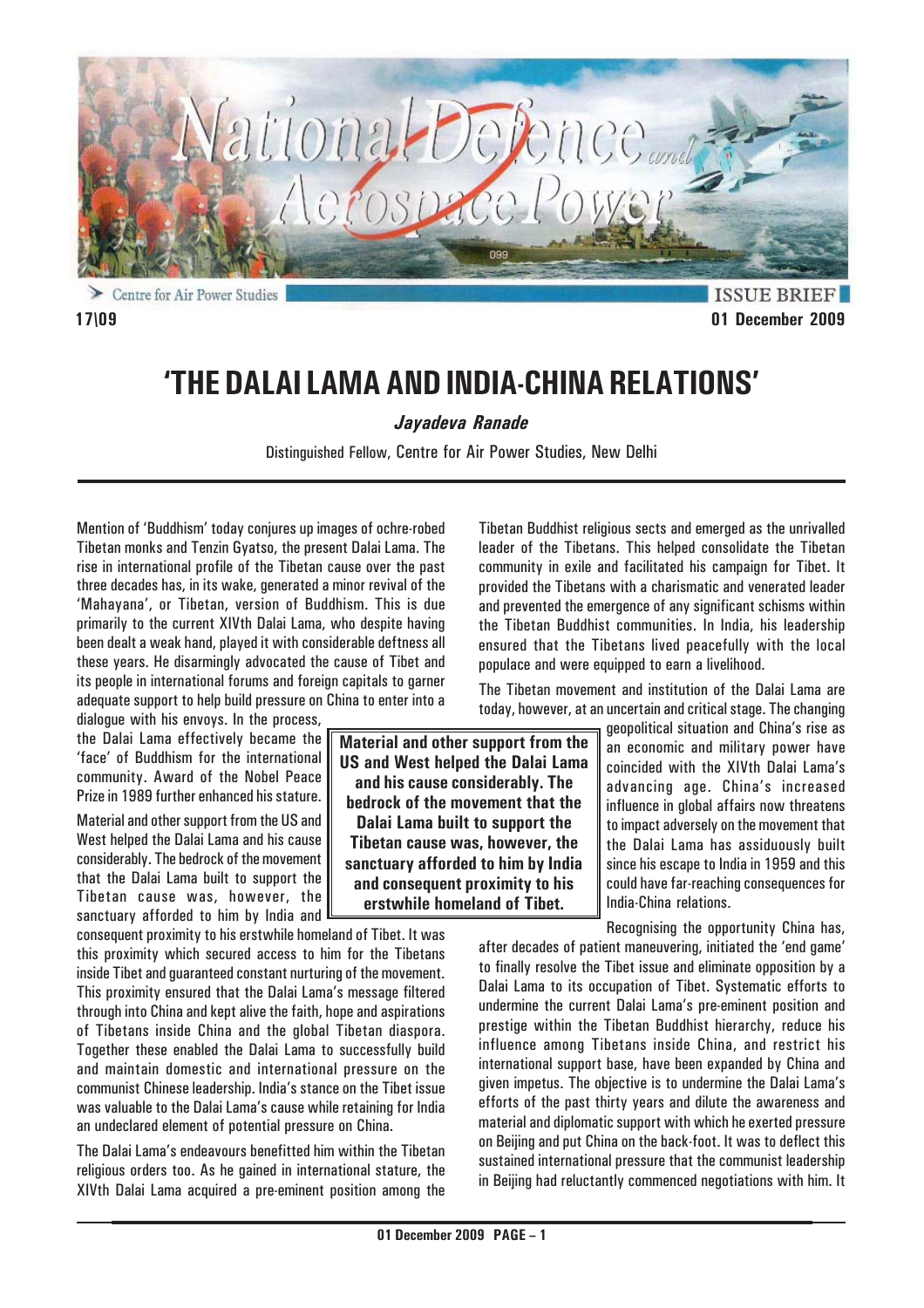#### **ISSUE BRIEF**

## Centre for Air Power Studies

had then decided to try and lure the Dalai Lama home to China and, failing that, wear him down through protracted negotiations intended to whittle down his demands.

China's policy was to wait out the Dalai Lama. Chinese Tibetologists calculated that Dalai Lama's on average do not live beyond 55 years — they were very wrong in this case — and assessed that the Tibetan problem would resolve itself soon

thereafter. China's assessment continues to be that opposition would fade once the present Dalai Lama passes from the scene as the Tibetans would be leaderless. Beijing anticipates that, as in the case of the Panchen Lama, it would have the decisive say regarding the next Dalai Lama. It sought to prepare a legal basis for this through a regulation issued by the State Administration for Religious Affairs in 2007. The Chinese communist leadership also decided, though as part of efforts to assuage popular discontent in the wake of economic reforms, to loosen controls on religious worship and in 2006 cautiously began describing Buddhism as a non-aggressive and old Chinese religion. Official endorsement of Buddhism, it was calculated, would later afford legitimacy to Beijing's claim to recognize the next Dalai Lama.

Beijing's tough new policy on Tibet became evident early this year on the occasion of the fiftieth anniversary of the uprising in Lhasa and Dalai Lama's flight from Tibet on 10 March. These marked the launch of an intensified campaign against the Dalai Lama intended to show that his popularity was on the wane. The Chinese communist leadership, for which Tibet remains a high priority national security issue, crafted a multi-pronged propaganda and diplomatic offensive. China's wealth, at this time when the international economic crisis has shaken the world's developed economies, helped reinforce the campaign.

Under cover of a media black-out, large numbers of armed security personnel were deployed throughout the Tibet Autonomous Region and in Tibetan-dominated areas to

suppress protests and demonstrations against Chinese communist rule. Only a minor rash of scattered protests resultantly occurred in March in smaller towns and Lhasa remained largely peaceful. The Dalai Lama's influence was evident, though, in this rash of protests and especially those that occurred at major

**Beijing's tough new policy on Tibet became evident early this year on the occasion of the fiftieth anniversary of the uprising in Lhasa and Dalai Lama's flight from Tibet on 10 March. These marked the launch of an intensified campaign against the Dalai Lama intended to show that his popularity was on the wane.**

monasteries like Drepung, Sera and Tashilhunpo. Chinese authorities for the first time used the statecontrolled media to turn the majority Han population against the Tibetan minority.

On the diplomatic and propaganda front, the Chinese Communist Party leadership for the first time sent a delegation of Tibetan Buddhists, led by a 'living Buddha' of the Kagyu

sect, to the US to 'explain' the issue to representatives of the US Administration and Congress. Convening of the G-20 at the end of March indirectly benefited Beijing and gave it an opportunity to publicly flex its muscles on the issue. Beijing made a meeting between Chinese President Hu Jintao and French President Sarkozy on the sidelines of the G-20 dependent on France clarifying its position on the Tibet issue. Sarkozy had angered Beijing by earlier receiving the Dalai Lama at the Elysee Palace. France capitulated and assured that its official position regarding Tibet remained unchanged and it would not 'support Tibet independence in any form'. Earlier in October 2008, Britain, in a written statement by its Foreign Secretary, revised its ninety year-old position on Tibet claiming that the concept of suzerainty was no longer valid. This could adversely impact on the India-China border negotiations. More recently the US signalled its heightened sensitivity to China's concerns, when in February this year Hillary Clinton, during her first visit to Beijing as US Secretary of State, omitted any reference to the Tibet or Human Rights issues in meetings with Chinese leaders. Confirmation of the altered US policy became available when US President Obama dispatched two envoys to Dharamsala to explain to the Dalai Lama that he would not be received at the White House—for the first time since 1991— during his visit in October because he did not want to upset the Chinese before his trip the following month. These successive Chinese diplomatic successes have impacted on the Dalai Lama's campaign.

As part of the 'end game', China decided to expand and

**As part of the 'end game', China decided to expand and internationalise the campaign against the Dalai Lama so as to legitimize its claim to a leadership role in the Buddhist movement. In doing so it has drawn the international Buddhist movement into the competition.**

internationalise the campaign against the Dalai Lama so as to legitimize its claim to a leadership role in the Buddhist movement. In doing so, it has drawn the international Buddhist movement into the competition. Here it is a deadly serious struggle for leadership between China's communist leadership and the highest ranking personage of Tibetan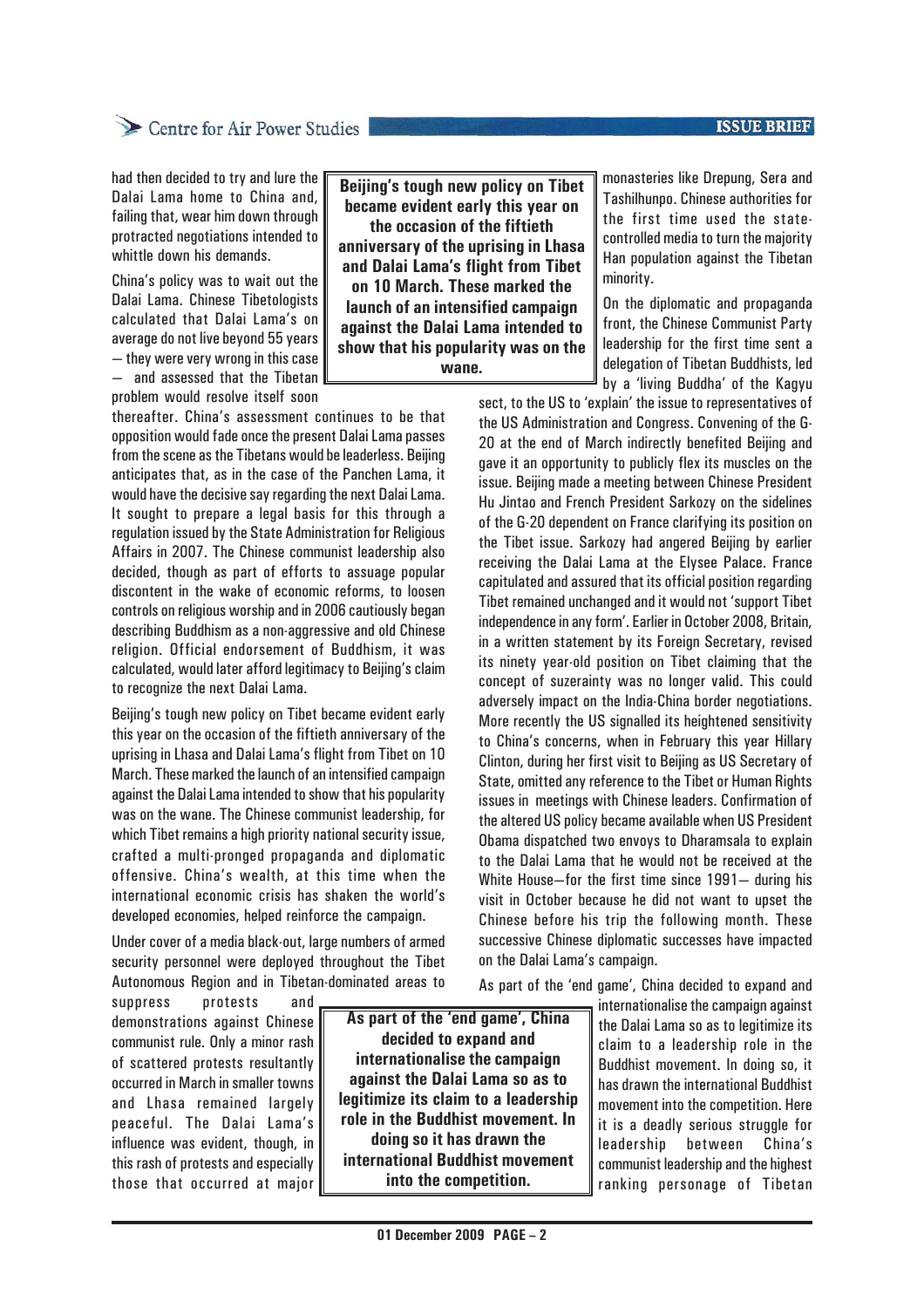#### **ISSUE BRIEF**

## Centre for Air Power Studies

Buddhism, the Dalai Lama. The outcome will not only affect the Dalai Lama's future and that of the Tibetan refugee diaspora, but usurp India's cultural space and sharply undermine India's traditional leadership in this realm.

**A crucially important aspect of this struggle between the Dalai Lama and China centers on the next reincarnation of the Dalai Lama, where he will be 'discovered' and his nationality.**

Beijing's initial move was to convene the first World Buddhist Forum in China in 2006. Buddhist religious leaders from 35 countries attended and the Chinesenominated Panchen Lama was given international profile. After three years, the second World Buddhist Forum was held in Wuxi, Jiangsu on March 28, 2009 and was attended by over twelve hundred religious personages, including heads of different Buddhist sects, from over 50 countries. The Dalai Lama was again excluded, but this time labelled a 'disruptive element'. Representatives of Shugden Diety worshippers, opposed to the Dalai Lama were invited. The China-appointed  $11<sup>th</sup>$  Panchen Lama's stature as second-highest ranking Tibetan Buddhist Lama was again sought to be reinforced by his valedictory address to the Forum.

This Forum was a major victory for an additional reason, namely, that its closing session was held in Taiwan. By agreeing to this, Taiwan became a joint organizer of the event indirectly supporting China's claim to leadership of any international Buddhist movement. In addition to sharing a common view on the border issue, including the disputed borders with India, the two entities now share a common viewpoint on Buddhism, especially, Tibetan Buddhism and China's role.

A crucially important aspect of this struggle between the Dalai Lama and China centers on the next reincarnation of the Dalai Lama, where he will be 'discovered' and his nationality. The Dalai Lama, acutely aware that his successor would take years to become a full-fledged monk and mature as a leader, will want to ensure that the

momentum he has been able to build is not lost. He would be keen to facilitate his successor's efforts to retain the pressure on China's leadership. He would also want his successor to be acknowledged by the heads of all Tibetan Buddhist sects as their leader and that of the Tibetan people and not just of the Gelugpa sect. Where the XIVth Dalai Lama's next reincarnation would be found is integral to this.

From the Tibetans' strategic geopolitical perspective, the Dalai Lama's reincarnation should ideally

**Chinese academics who traveled to India in October '09 and other interlocutors have all expressed the view that the Dalai Lama went to Arunachal Pradesh at the Indian Government's instance. A punitive response was hinted. China will promptly further increase pressure on India on the border issue once it senses that the Dalai Lama's reincarnation could be 'discovered' in India and especially Arunachal**

**Pradesh.**

be of Tibetan stock and be accessible to the Tibetans inside China. The manner in which the Chinese dealt with the Panchen Lama's reincarnation, selected by the Dalai Lama in 1995, is a constant reminder of how the Chinese would act in a similar situation in the future. The

Dalai Lama's reincarnation would, therefore, have to be born outside China. Arunachal Pradesh, described by the Chinese as 'southern Tibet' and which has in history periodically been under Tibetan suzerainty, including at times sovereignty could, from the Tibetan point of view, be an ideal place for the reincarnation to be born. If he is of Tibetan stock it would afford the reincarnate Dalai Lama 'ethnic' and 'geographic' legitimacy in the eyes of the Tibetan people. He could, furthermore, conveniently locate himself in the monastery at Tawang, which was built by the Vth Dalai Lama. The symbolism would be immense for the Tibetan people who would recall that the VIth Dalai Lama, who was later defrocked for his errant libertine ways, was born in Tawang.

 A reincarnate Dalai Lama born in Tawang, though handicapped in his efforts to acquire international acceptance and support by circumstances of age and time, would nevertheless be easily accessible to Tibetans inside China. He would be able to convey his message to them and be in a position to keep alive their aspirations and faith while staying outside China's clutches. This interregnum till the reincarnate comes into his own, will, however, severely test the efficacy and durability of the mechanism that the present Dalai Lama puts in place to assist his successor. It will simultaneously test the loyalty of the individuals entrusted with the task of teaching and training the young reincarnate Dalai Lama and their acceptability to the Tibetan refugee population. The latter will be an important determinant in continuance of the Tibetan movement as it exists presently.

> The Chinese leadership would be acutely aware of the possibility of such a development and have been carefully assessing the Dalai Lama's visit to Arunachal Pradesh. Fresh efforts have already been initiated to discredit the Dalai Lama by calling him a 'liar' and publicizing that a niece of his is a member of the Chinese Communist Party. Chinese academics who traveled to India in October '09 and other interlocutors have all expressed the view that the Dalai Lama went to Arunachal